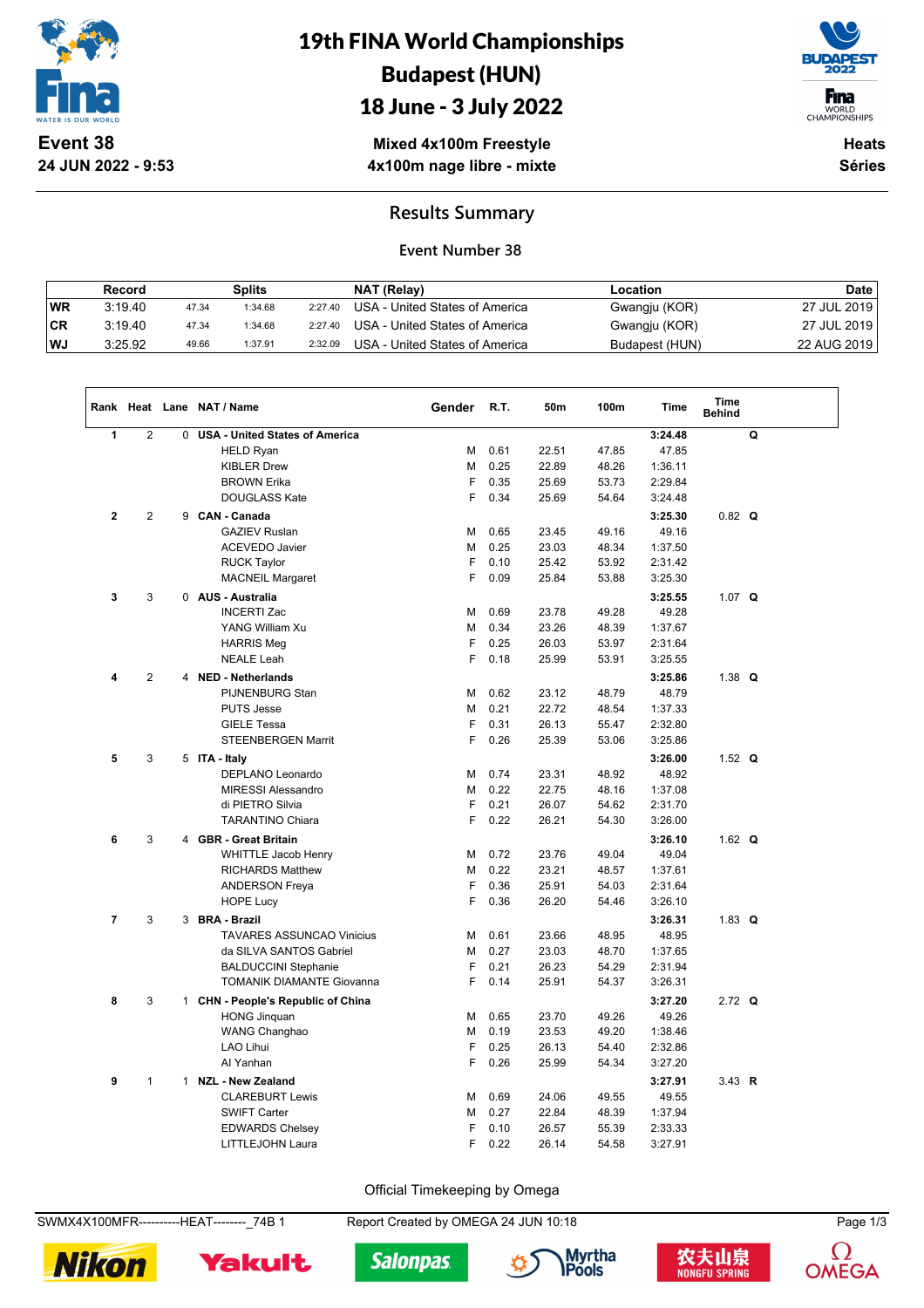

# 19th FINA World Championships Budapest (HUN)

## 18 June - 3 July 2022

**Mixed 4x100m Freestyle 4x100m nage libre - mixte**

**Heats Séries**

**F**ina WORLD<br>CHAMPIONSHIPS

### **Results Summary**

**Event Number 38**

|       |              |   | Rank Heat Lane NAT / Name    | Gender | R.T. | 50m   | 100m    | Time    | Time<br>Behind |  |
|-------|--------------|---|------------------------------|--------|------|-------|---------|---------|----------------|--|
| 10    | $\mathbf{2}$ | 5 | SWE - Sweden                 |        |      |       |         | 3:29.03 | 4.55 R         |  |
|       |              |   | <b>HANSON Robin</b>          | M      | 0.66 | 23.83 | 49.31   | 49.31   |                |  |
|       |              |   | <b>ELIASSON Isak</b>         | M      | 0.15 | 22.89 | 48.78   | 1:38.09 |                |  |
|       |              |   | <b>ASTEDT Sofia</b>          | F      | 0.24 | 26.48 | 55.71   | 2:33.80 |                |  |
|       |              |   | <b>JUNEVIK Sara</b>          | F      | 0.37 | 25.87 | 55.23   | 3:29.03 |                |  |
| 11    | 3            |   | 8 KOR - Republic of Korea    |        |      |       |         | 3:29.35 | 4.87           |  |
|       |              |   | <b>HWANG Sunwoo</b>          | M      | 0.62 | 23.59 | 49.18   | 49.18   |                |  |
|       |              |   | <b>LEE Yooyeon</b>           | М      | 0.31 | 24.04 | 49.64   | 1:38.82 |                |  |
|       |              |   | <b>JEONG Soeun</b>           | F      | 0.46 | 26.47 | 55.42   | 2:34.24 |                |  |
|       |              |   | <b>HUR Yeonkyung</b>         | F      | 0.48 | 26.83 | 55.11   | 3:29.35 |                |  |
| 12    | 1            |   | 2 ISR - Israel               |        |      |       |         | 3:30.24 | 5.76           |  |
|       |              |   | <b>FRANKEL Tomer</b>         | M      | 0.62 | 23.76 | 49.45   | 49.45   |                |  |
|       |              |   | POLONSKY Ron                 | М      | 0.19 | 23.33 | 48.92   | 1:38.37 |                |  |
|       |              |   | POLONSKY Lea                 | F      | 0.27 | 26.93 | 56.59   | 2:34.96 |                |  |
|       |              |   | GOLOVATY Daria               | F      | 0.03 | 26.23 | 55.28   | 3:30.24 |                |  |
| 13    | 1            |   | 6 SGP - Singapore            |        |      |       |         | 3:33.13 | 8.65           |  |
|       |              |   | TAN Jonathan Eu Jin          | M      | 0.57 | 23.85 | 49.72   | 49.72   |                |  |
|       |              |   | <b>MOHAMED AZMAN Ardi</b>    | М      | 0.30 | 23.94 | 50.46   | 1:40.18 |                |  |
|       |              |   | QUAH Jing Wen                | F      | 0.24 | 26.27 | 56.21   | 2:36.39 |                |  |
|       |              |   | LIM Xiang Qi Amanda          | F      | 0.21 | 26.87 | 56.74   | 3:33.13 |                |  |
|       |              |   |                              |        |      |       |         |         |                |  |
| 14    | 2            |   | 3 GRE - Greece               |        |      |       |         | 3:34.41 | 9.93           |  |
|       |              |   | <b>BILAS Stergios Marios</b> | М      | 0.70 | 23.57 | 49.80   | 49.80   |                |  |
|       |              |   | <b>MELADINIS Odyssefs</b>    | М      | 0.33 | 23.14 | 49.30   | 1:39.10 |                |  |
|       |              |   | DRASIDOU Maria Thaleia       | F      | 0.00 | 27.22 | 58.36   | 2:37.46 |                |  |
|       |              |   | NTOUNTOUNAKI Anna            | F      | 0.26 | 26.64 | 56.95   | 3:34.41 |                |  |
| 15    | 1            |   | 5 TPE - Chinese Taipei       |        |      |       |         | 3:34.68 | 10.20          |  |
|       |              |   | WANG Kuan-Hung               | М      | 0.58 | 24.20 | 50.49   | 50.49   |                |  |
|       |              |   | WANG Hsing-Hao               | М      | 0.25 | 23.85 | 50.08   | 1:40.57 |                |  |
|       |              |   | HSU An                       | F      | 0.46 | 27.25 | 57.08   | 2:37.65 |                |  |
|       |              |   | <b>HUANG Mei-Chien</b>       | F      | 0.25 | 26.99 | 57.03   | 3:34.68 |                |  |
| 16    | 3            |   | 9 HKG - Hong Kong, China     |        |      |       |         | 3:35.26 | 10.78          |  |
|       |              |   | HO Ian Yentou                | M      | 0.62 | 23.54 | 50.12   | 50.12   |                |  |
|       |              |   | <b>LIM Nicholas</b>          | M      | 0.24 | 24.23 | 51.30   | 1:41.42 |                |  |
|       |              |   | CHENG Camille Lily Mei       | F      | 0.17 | 26.92 | 56.67   | 2:38.09 |                |  |
|       |              |   | <b>CHENG Chloe</b>           | F      | 0.40 | 27.66 | 57.17   | 3:35.26 |                |  |
| 17    | $\mathbf{1}$ |   | 7 LAT - Latvia               |        |      |       |         | 3:38.23 | 13.75          |  |
|       |              |   | <b>FELDBERGS Girts</b>       | М      | 0.69 | 25.23 | 51.95   | 51.95   |                |  |
|       |              |   | <b>BOBROVS Daniils</b>       | М      | 0.52 | 25.91 | 53.72   | 1:45.67 |                |  |
|       |              |   | MALUKA leva                  | F      | 0.19 | 26.76 | 55.78   | 2:41.45 |                |  |
|       |              |   | NIKITINA Gabriela            | F      | 0.13 | 26.88 | 56.78   | 3:38.23 |                |  |
| =18   | 1            |   | 8 THA - Thailand             |        |      |       |         | 3:43.33 | 18.85          |  |
|       |              |   | <b>KAEWSRIYONG Dulyawat</b>  | М      | 0.67 | 24.94 | 51.71   | 51.71   |                |  |
|       |              |   | <b>WONGCHAROEN Navaphat</b>  | М      | 0.14 | 25.18 | 51.84   | 1:43.55 |                |  |
|       |              |   | PHOLJAMJUMRUS Jinjutha       | F      | 0.35 | 28.09 | 58.05   | 2:41.60 |                |  |
|       |              |   | SRISA-ARD Jenjira            | F      | 0.28 | 28.61 | 1:01.73 | 3:43.33 |                |  |
| $=18$ | 3            |   | 2 MAR - Morocco              |        |      |       |         | 3:43.33 | 18.85          |  |
|       |              |   | <b>BOUTOUIL Samy</b>         | М      | 0.63 | 23.79 | 50.42   | 50.42   |                |  |
|       |              |   | HAMOUCHANE Souhail           | М      | 0.24 | 24.35 | 52.76   | 1:43.18 |                |  |
|       |              |   | KHIYARA Lina                 | F      | 0.10 | 28.74 | 1:00.53 | 2:43.71 |                |  |
|       |              |   | EL BARODI Imane Houda        | F      | 0.52 | 28.33 | 59.62   | 3:43.33 |                |  |

Official Timekeeping by Omega

SWMX4X100MFR----------HEAT--------\_74B 1 Report Created by OMEGA 24 JUN 10:18 Page 2/3